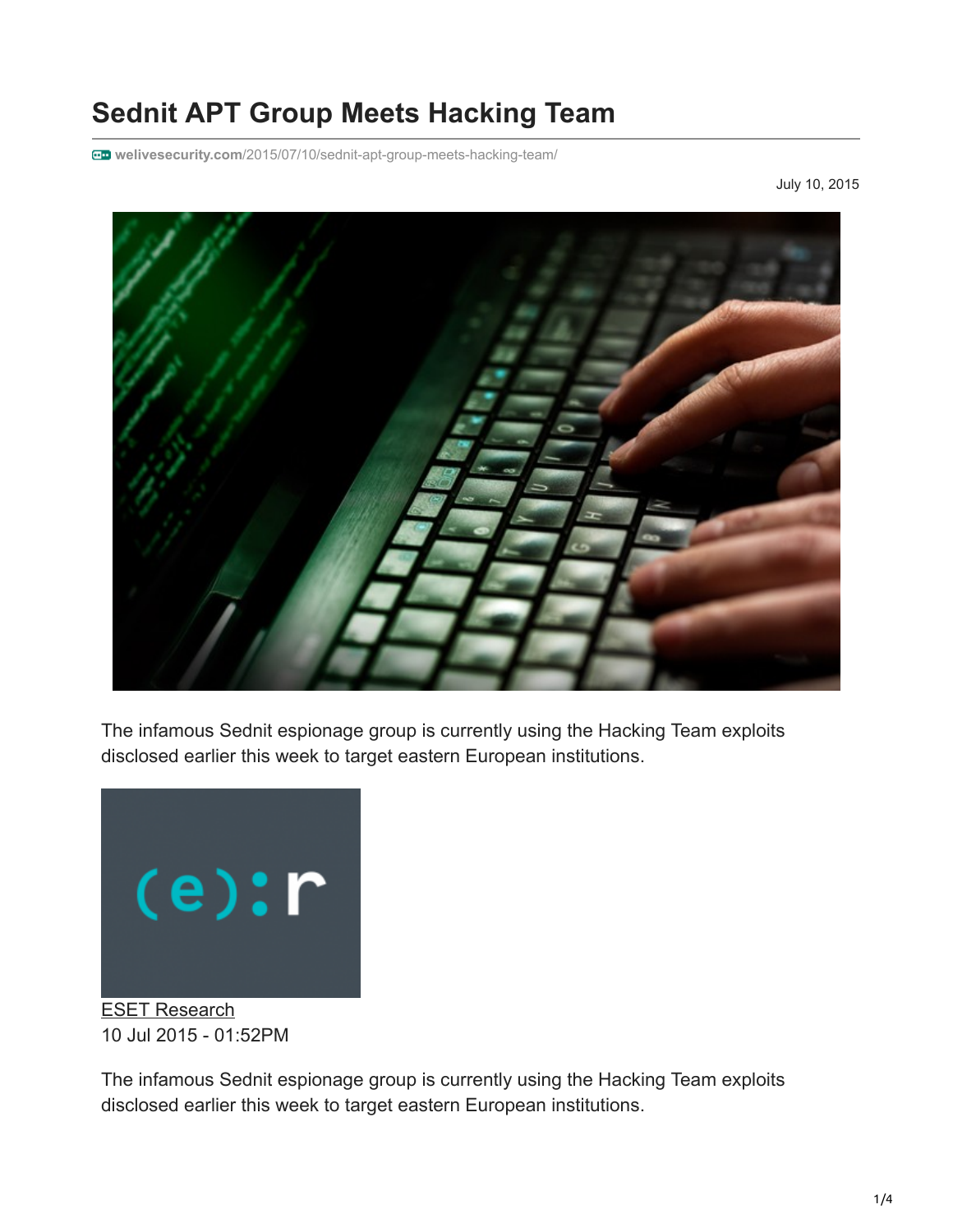The infamous Sednit espionage group is currently using the Hacking Team exploits disclosed [earlier this week](http://www.welivesecurity.com/2015/07/06/400gb-info-leaked-hacking-team/) to target eastern European institutions.

More than 400GB of internal data from the company Hacking Team were released on the Internet last weekend. According to its website, Hacking Team develops and sells *"easy-touse offensive technology to the worldwide law enforcement and intelligence communities*". The leaked data contain a variety of information, from business proposals to the source code of the software sold by the company.

In particular, there are two particularly interesting development projects in the leaked data:

- 1. A Flash exploit targeting the vulnerability labeled [CVE-2015-5119.](https://web.nvd.nist.gov/view/vuln/detail?vulnId=CVE-2015-5119) This vulnerability was patched on Wednesday the 8<sup>th</sup> of July in Adobe security bulletin <u>APSB15-16</u>, and the exploit was therefore a zero-day up till then. It allows an attacker to execute arbitrary code remotely, if the attacker can convince the potential victim to open a specially crafted Flash file. Strikingly, the exploit works against all major browsers and can also be deployed easily in Microsoft Office documents (Word, Excel, PowerPoint).Hacking Team's leaked data contain various tools for easy manipulation of the Flash exploit, and therefore it does not come as a surprise that various exploit kits integrated it very rapidly, as reported by the security researcher [Kafeine.](http://malware.dontneedcoffee.com/2015/07/hackingteam-flash-0d-cve-2015-xxxx-and.html) A Metasploit module is also now [available.](http://www.rapid7.com/db/modules/exploit/multi/browser/adobe_flash_hacking_team_uaf)
- 1. A Windows local privilege escalation exploit, which is still unpatched and to which no CVE number has yet been allocated. This exploit allows an attacker to execute a program with maximum privileges.

Hence, the Hacking Team leak provides a complete exploitation chain, starting from a Flash exploit for the compromise, to a Windows escalation privilege exploit allowing the payload execution with elevated privileges.

This week ESET spotted a malicious team that rushed to integrate Hacking Team exploits into its arsenal: the Sednit group. This group, also known as APT28 or Fancy Bear, has been targeting various institutions since 2006 for espionage purposes. To do so, they [develop their own software, including such tools as](http://www.welivesecurity.com/2014/10/08/sednit-espionage-group-now-using-custom-exploit-kit/) [specialized spying softwar](http://www.welivesecurity.com/2014/11/11/sednit-espionage-group-attacking-air-gapped-networks/)[e and exploit](http://www.welivesecurity.com/2014/10/08/sednit-espionage-group-now-using-custom-exploit-kit/) kits.

On Wednesday the 8<sup>th</sup> of July 2015 the Sednit group started to use the Hacking Team Flash exploit in their exploit kit. Targets were then exposed to the following exploitation chain (see our [blog post](http://www.welivesecurity.com/2014/10/08/sednit-espionage-group-now-using-custom-exploit-kit/) for more details on the exploit kit):

1. The target receives a spear-phishing email containing an URL pointing to a domain name mimicking a legitimate domain name. In this particular case, we observed the domain "osce-press.org" being used, which mimics "osce.org/press".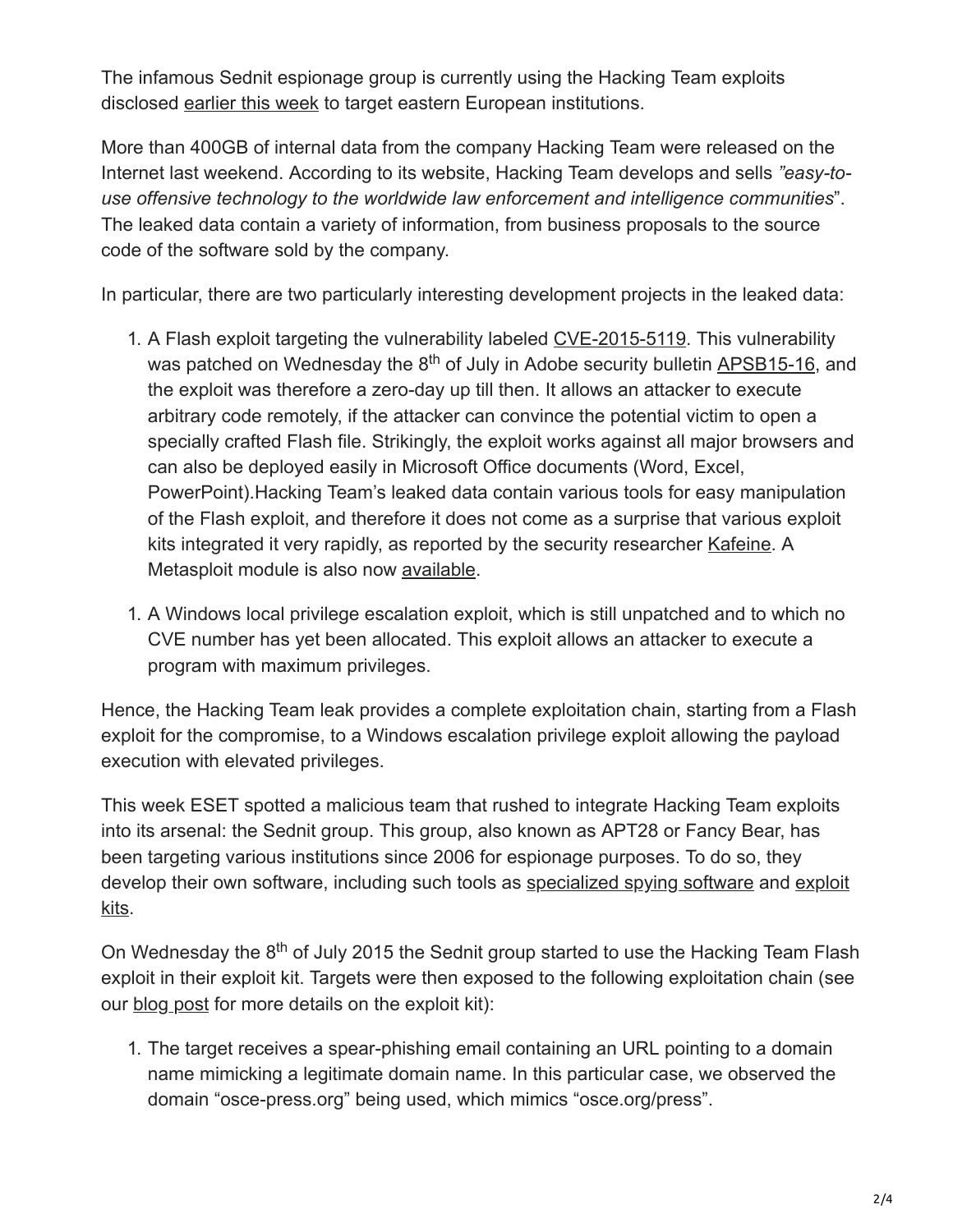- 1. If the target opens the URL, the browser hits a landing page with JavaScript code, which collects detailed information on the computer.
- 1. If the computer matches certain criteria set by the Sednit operators (language, timezone…), the server then serves an exploit to the target. Since Wednesday, a Flash exploit is delivered under the name "flash\_video\_x86.swf". The decompiled code of the exploit is almost the same as the Hacking Team exploit – more precisely, the version dubbed "scratch ie ff bytearray" in the leaked data. The only difference between the two exploits appears to be that the Sednit version receives the shellcode to execute in an input parameter in a manner similar to Metasploit exploits, whereas in the Hacking Team version the shellcode is hardcoded in the Flash file. The following Figures show the Main function in the two cases.



Figure 1 – Hacking Team Flash exploit main function



Figure 2 – Sednit Flash exploit main function

1. If the Flash exploitation works, the victim receives a first-stage backdoor – malware whose purpose is to make sure the victim is the intended target. This malware contains Hacking Team's Windows escalation privilege exploit. Given the presence of syntactic differences, it appears the Sednit group recompiled the source code of the exploit, but without modifying its logic.

If the privilege escalation exploit works, the malware then sets its persistence on the machine through a scheduled task running with the highest privileges.

This story shows that advanced groups of attackers also employ opportunistic strategies. It took only a few days for the Sednit group to re-use the Hacking Team exploitation chain for their own purpose. The Webky group – another APT team – was also reported to have done the same [this week.](http://www.volexity.com/blog/?p=158) We strongly encourage users to upgrade their Flash software.